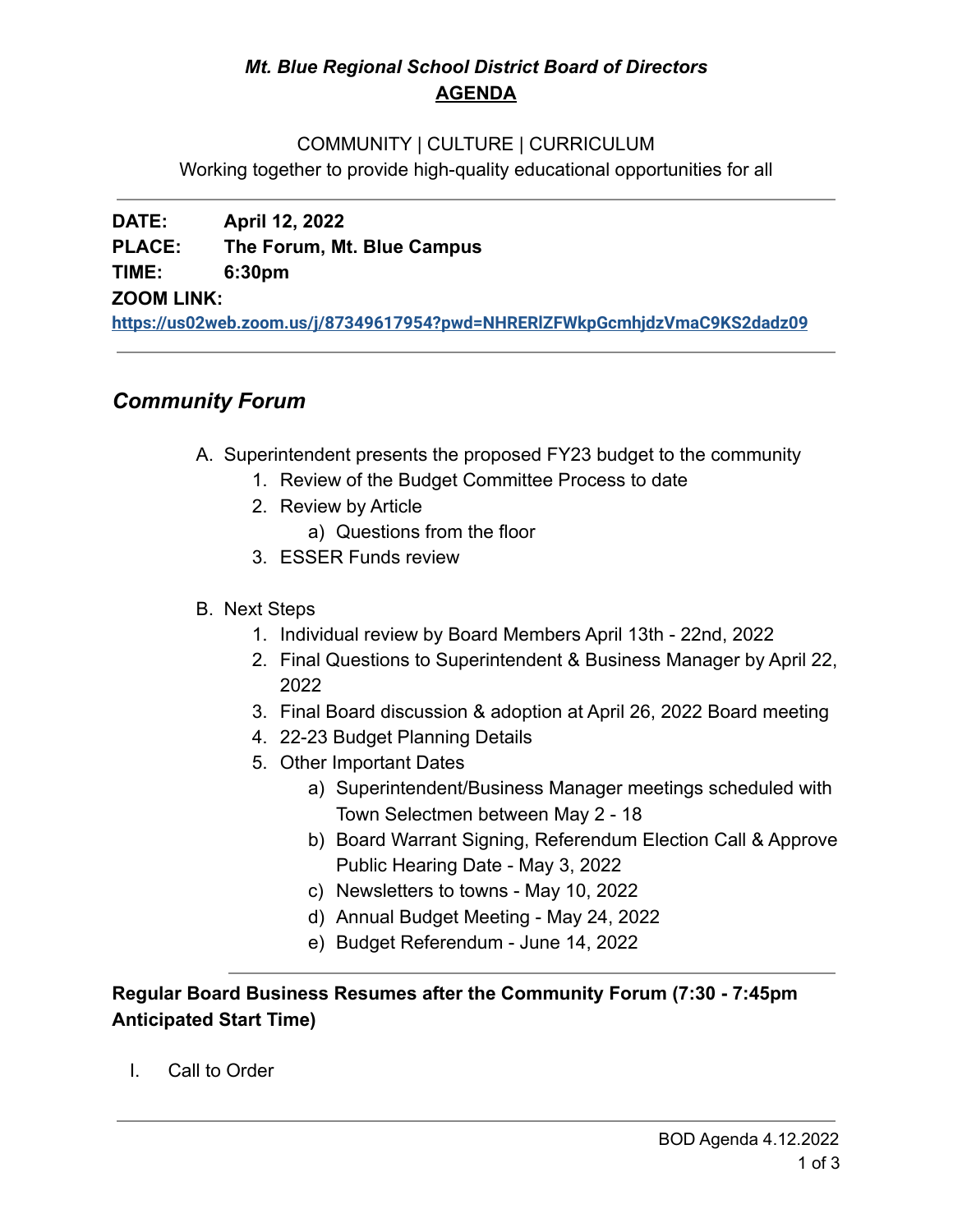- II. Pledge of Allegiance
- III. Adjustments to the Agenda
- IV. Report of the Chairperson Carol Coles
	- A. [BCA Board Member Code of Ethics](https://cdn.branchcms.com/yeQ4XpK43n-1155/docs/district/board-of-directors/policy-manual/section-b/BCA-Board-Member-Code-of-Ethics.pdf)
		- 1. Focus Item L
	- B. [MSMA Policy Development News](https://drive.google.com/file/d/1K8ProIZA2KuL9t4TpoZkfNhL3jm-KlxN/view?usp=sharing) Annual Update
- V. Communications
	- A. RSU 9 Staff Members of the Month for March 2022
		- 1. Support Staff
		- 2. Professional Staff
- VI. Public Comment
- VII. [Superintendent's Report](https://drive.google.com/file/d/1hbjK8KGF_Giyf0stoPt50OiV4KuE0XyM/view?usp=sharingKAAHa_rBI9ZGMiZ1AgT3ee0/edit?usp=sharing) Christian Elkington
	- A. New Hires, Transfers, Resignations, and Retirements
	- B. COVID-19 Update
	- C. Strategic Planning Team Update (Chair Laflin)
	- D. May 4th to May 3rd
	- E. Maine Community Foundation Literacy Grant
	- F. Electric Bus Possibility
	- G. Robotics Team continues to excel
	- H. Potential Universal School Meals Change
- VIII. Administrator Reports
	- A. [Cascade Brook School](https://drive.google.com/file/d/1ON9_SD_t_wl1Ffg1ZDSSVBKFSJG4fx9J/view?usp=sharing) Nichole Goodspeed, Principal
	- B. [Foster Career and Technical Education Center](https://drive.google.com/file/d/1HOEa-_OZweiXE3tIHDNz4dTmvWpGYp96/view?usp=sharing) Todd Demmons, Asst. **Director**
	- C. [Transportation](https://drive.google.com/file/d/1a7N5ZkZGdmbD3_8QFWKfK5Vf6YGwjTF1/view?usp=sharing) Richard Joseph, Transportation Specialist
	- IX. Presentations

**None** 

- X. Consent Agenda
	- A. New Hires
	- B. Board Meeting Minutes from [March 22, 2022](https://drive.google.com/file/d/1ub5DDWXoANdHJY4fb7eWsaW_wMEZeDUO/view?usp=sharing)
	- C. Committee Report Outs and Minutes